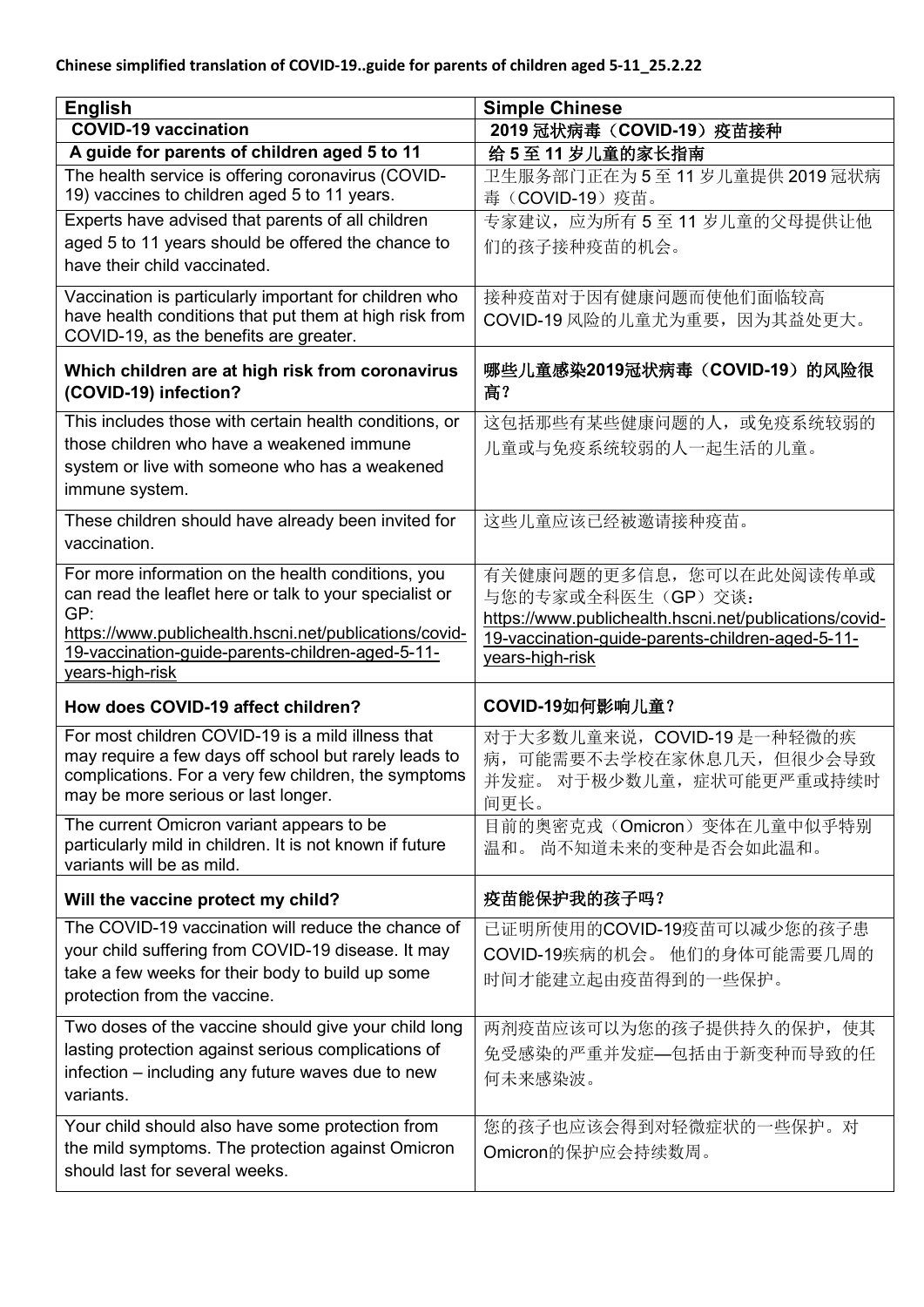| Like all medicines, no vaccine is completely effective                                                   | 像所有药物一样, 没有一种疫苗能完全有效-有些儿童                                  |
|----------------------------------------------------------------------------------------------------------|------------------------------------------------------------|
| - some children may still get COVID-19 despite<br>having a vaccination, but this should be less severe.  | 尽管进行了疫苗接种, 仍可能会感染COVID-19, 但                               |
|                                                                                                          | 这应该不那么严重了。                                                 |
| Further information is available on symptoms on                                                          | 有关症状的更多信息                                                  |
| www.nidirect.gov.uk/coronavirus                                                                          | www.nidirect.gov.uk/coronavirus                            |
| <b>About the vaccine</b>                                                                                 | 关于疫苗的种类                                                    |
| Children aged 5-11 will be offered the Pfizer COVID-                                                     | 5-11岁的儿童将获提供辉瑞(Pfizer) COVID-19疫                           |
| 19 vaccine. Each children's dose is a third of the                                                       | 苗。每剂儿童剂量是给年龄较大的儿童和成人接种的                                    |
| amount of vaccine that is given to older children and                                                    | 疫苗量的三分之一。那些若感染COVID-19则有更大                                 |
| adults. Children at greater risk of serious illness if                                                   | 患重病风险的儿童将需要2剂疫苗, 两剂疫苗间隔8                                   |
| they catch COVID-19 will need 2 doses of vaccine, 8                                                      | 周。所有其他儿童将获提供2剂疫苗, 两剂疫苗间隔                                   |
| weeks apart. All other children will be offered 2                                                        | 12周。                                                       |
| doses of vaccine 12 weeks apart.                                                                         |                                                            |
| The vaccine has been tested to make sure it is as                                                        | 该疫苗已经过测试,以确保它尽可能安全。您可以在                                    |
| safe as possible. You can read the Pfizer leaflet                                                        | 此处阅读辉瑞(Pfizer)疫苗的传单:                                       |
| here: https://coronavirus-                                                                               | https://coronavirus-                                       |
| yellowcard.mhra.gov.uk/productinformation                                                                | yellowcard.mhra.gov.uk/productinformation                  |
| <b>Common side effects</b>                                                                               | 常见的副作用                                                     |
| Like all medicines, vaccines can cause side effects.                                                     | 像所有药物一样, 疫苗也可能会引起副作用。其中大                                   |
| Most of these are mild and short-term and not                                                            | 多数是轻微的和短期的,并非所有人都会有副作用。                                    |
| everyone gets them. The very common side effects<br>should only last a day or two. The Pfizer vaccine    | 非常常见的副作用应该只持续一两天。Pfizer疫苗在第                                |
| tends to cause more side effects after the second                                                        | 二剂后往往比第一剂引起更多的副作用。                                         |
| dose than the first dose.                                                                                |                                                            |
| Very common side effects include:                                                                        | 非常常见的副作用包括:                                                |
| having a painful, heavy feeling and<br>$\bullet$                                                         | 注射部位的手臂有疼痛,沉重的感觉和压痛。<br>$\bullet$                          |
| tenderness in the arm where you had your                                                                 | 疫苗接种后约1-2天, 这种情况往往最严重                                      |
| injection. This tends to be worst around 1 to 2                                                          |                                                            |
| days after the vaccination                                                                               |                                                            |
| feeling tired<br>$\bullet$<br>headache<br>$\bullet$                                                      | 感觉累<br>$\bullet$<br>头痛<br>$\bullet$                        |
| general aches, or mild flu like symptoms<br>$\bullet$                                                    | 或轻度流感样症状<br>全身痛,                                           |
|                                                                                                          |                                                            |
| Your child should rest and, if they are at school, they                                                  | 您的孩子应该休息,而且如果他们在学校上课,他们                                    |
| may need to take a day or two off.                                                                       | 可能需要休息一两天。                                                 |
|                                                                                                          |                                                            |
| You can give them paracetamol (follow the children's<br>dose advice on the packaging) to help make them  | 您可以给孩子扑热息痛(paracetamol) (按照包装上<br>对儿童剂量的建议), 以使他们感觉好些。您可以在 |
| feel better. You can find more information on                                                            |                                                            |
| paracetamol for children on www.nhs.uk/medicines/                                                        |                                                            |
|                                                                                                          | 以下网站找到更多关于儿童扑热息痛的信息                                        |
| paracetamol-for-children.                                                                                | www.nhs.uk/medicines/ paracetamol-for-children.            |
|                                                                                                          |                                                            |
| Although feeling feverish is not uncommon for 2 to 3<br>days, a high temperature is unusual and may      | 尽管在两到三天内感觉发烧并不罕见,但很少会出现<br>高烧, 这可能表明他们感染了COVID-19或有其他感     |
| indicate they have COVID-19 or another infection.                                                        | 染。                                                         |
|                                                                                                          |                                                            |
| Symptoms following vaccination normally last less                                                        | 接种疫苗后的症状通常持续不到一周。如果您孩子的                                    |
| than a week. If your child's symptoms seem to get<br>worse or if you are concerned, you can call your GP | 症状似乎恶化, 或您感到担忧, 您可以致电您的全科                                  |
| or Out of Hours service.                                                                                 | 医生或非工作时间的服务。                                               |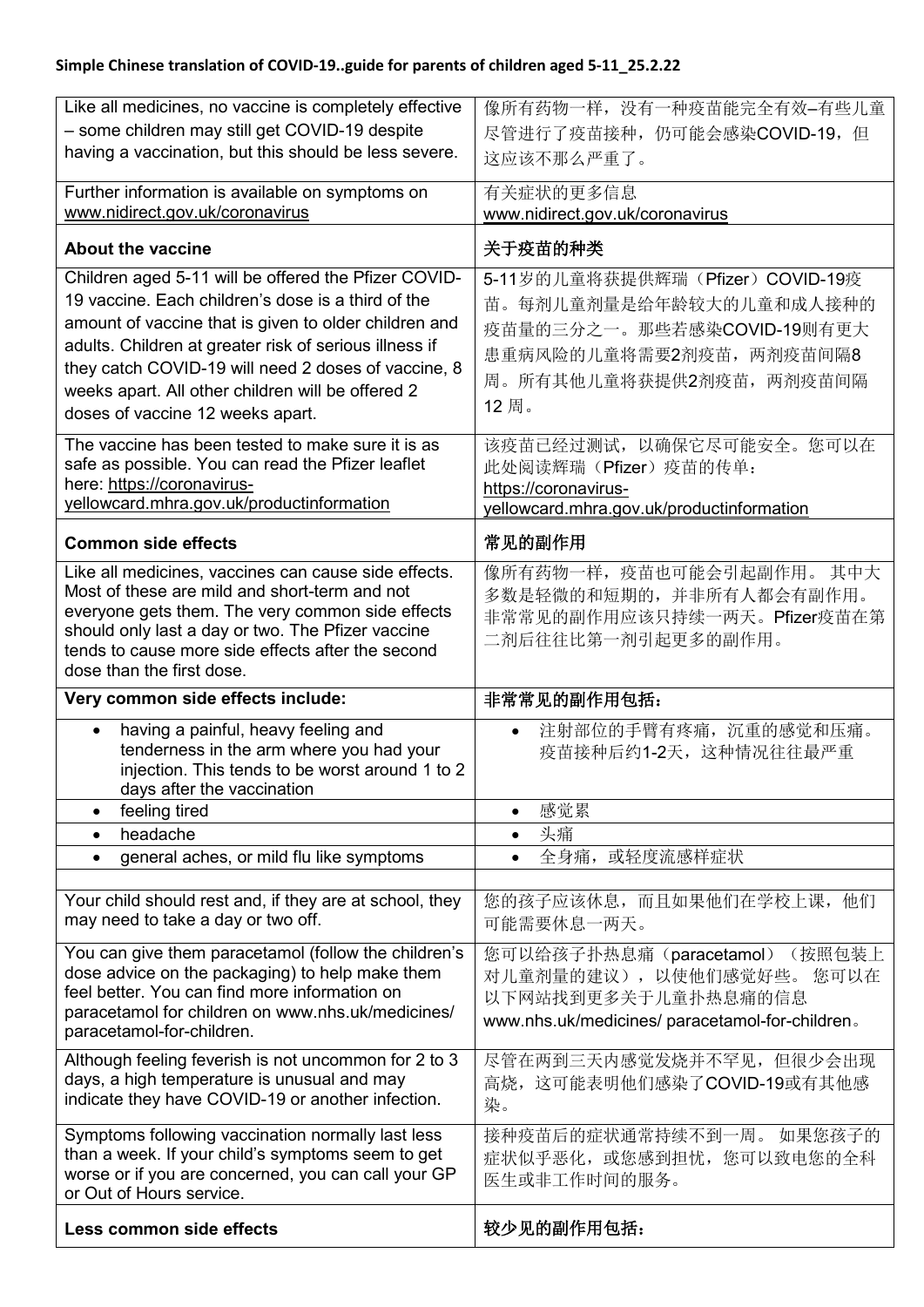| Cases of inflammation of the heart (called<br>myocarditis or pericarditis) have been reported very<br>rarely after COVID-19 vaccines. Most cases<br>recovered and felt better following rest and simple<br>treatments. | 有极少数被报告在接种COVID-19疫苗后出现心脏炎<br>症(称为心肌炎或心包炎)的病例。大多数人在休息<br>和简单治疗后恢复并感觉好转。                                                                                   |
|------------------------------------------------------------------------------------------------------------------------------------------------------------------------------------------------------------------------|-----------------------------------------------------------------------------------------------------------------------------------------------------------|
| In the US, all side effects have been reported much<br>less commonly after the children's dose of vaccine.<br>So far, only 1-2 cases of myocarditis have been<br>reported for every million doses of vaccine given.    | 在美国,接种儿童疫苗剂量后的所有副作用的报告都<br>少得多。到目前为止, 每接种一百万剂疫苗, 仅报告<br>了1-2例心肌炎病例。                                                                                       |
| You should seek medical advice urgently from your<br>GP or Emergency Department if your child<br>experiences:                                                                                                          | 如果您的孩子遇到以下任何一种情况,<br>则应立即向您<br>的全科医生或急诊科寻求医疗建议:                                                                                                           |
| chest pain<br>$\bullet$                                                                                                                                                                                                | 胸痛<br>$\bullet$                                                                                                                                           |
| shortness of breath<br>$\bullet$                                                                                                                                                                                       | 呼吸急促<br>$\bullet$                                                                                                                                         |
| feelings of having a fast-beating, fluttering, or<br>$\bullet$<br>pounding heart                                                                                                                                       | 感觉心跳节奏快,心颤动或心脏狂跳                                                                                                                                          |
| Make sure you tell them about the vaccination your<br>child has received, or show them your child's record<br>card.                                                                                                    | 确保告诉他们您孩子接种的疫苗, 或向他们出示您孩<br>子的记录卡。                                                                                                                        |
| If you think they have had a serious side effect from<br>the vaccine you can report it using the Coronavirus<br>Yellow Card scheme. Please see page 4 for details.                                                     | 如果您认为他们对疫苗产生了严重的副作用, 您可以<br>使用冠状病毒黄卡 (Coronavirus Yellow Card) 计划<br>进行报告。有关详细信息,请参阅第4页。                                                                  |
| How to book your appointment                                                                                                                                                                                           | 如何预约                                                                                                                                                      |
| You can make an appointment at a children's<br>vaccination clinic in your local Health and Social<br>Care Trust using the online booking system at:<br>https://covid-19.hscni.net/get-vaccinated                       | 您可以使用上网预约系统在您当地的健康和社会护理<br>信托(Health and Social Care Trust)的儿童疫苗接<br>种诊所 (children's vaccination clinic) 预约:<br>https://covid-19.hscni.net/get-vaccinated |
| You may be able to attend without an appointment -<br>see www.nidirect.gov.uk/covid-vaccine                                                                                                                            | 您可能无需预约即可参加 - 请参阅<br>www.nidirect.gov.uk/covid-vaccine                                                                                                    |
| What to do next                                                                                                                                                                                                        | 接下来做什么                                                                                                                                                    |
| When your child has had their first injection, you<br>should get a record card.                                                                                                                                        | 当您的孩子第一次注射时, 您应该会得到一张记录<br>卡。                                                                                                                             |
| You should keep this card and bring it with you when<br>taking your child for their next appointment. This will<br>be in 8 to 12 weeks' time.                                                                          | 您应保留此卡,并在带您的孩子参加下次预约时携<br>带。这将在8到12周后进行。                                                                                                                  |
| Although the first dose will give your child good<br>protection, they will need the second dose to get<br>longer-lasting protection.                                                                                   | 尽管第一剂将为您的孩子提供良好的保护, 但他们需<br>要第二剂才能获得更长久的保护。                                                                                                               |
| Keep their card safe and make sure you take your<br>child to get their second injection.                                                                                                                               | 妥善保管他们的卡, 并确保带您的孩子参加第二次接<br>种。                                                                                                                            |
| <b>After the vaccine</b>                                                                                                                                                                                               | 接种完疫苗后                                                                                                                                                    |
| You and your child should still try to avoid catching<br>COVID-19 infections by following the current<br>guidance.                                                                                                     | 您和您的孩子仍应遵循当前指南, 尽量避免感染<br>COVID-19。                                                                                                                       |
| <b>Further information</b>                                                                                                                                                                                             | 更多信息                                                                                                                                                      |